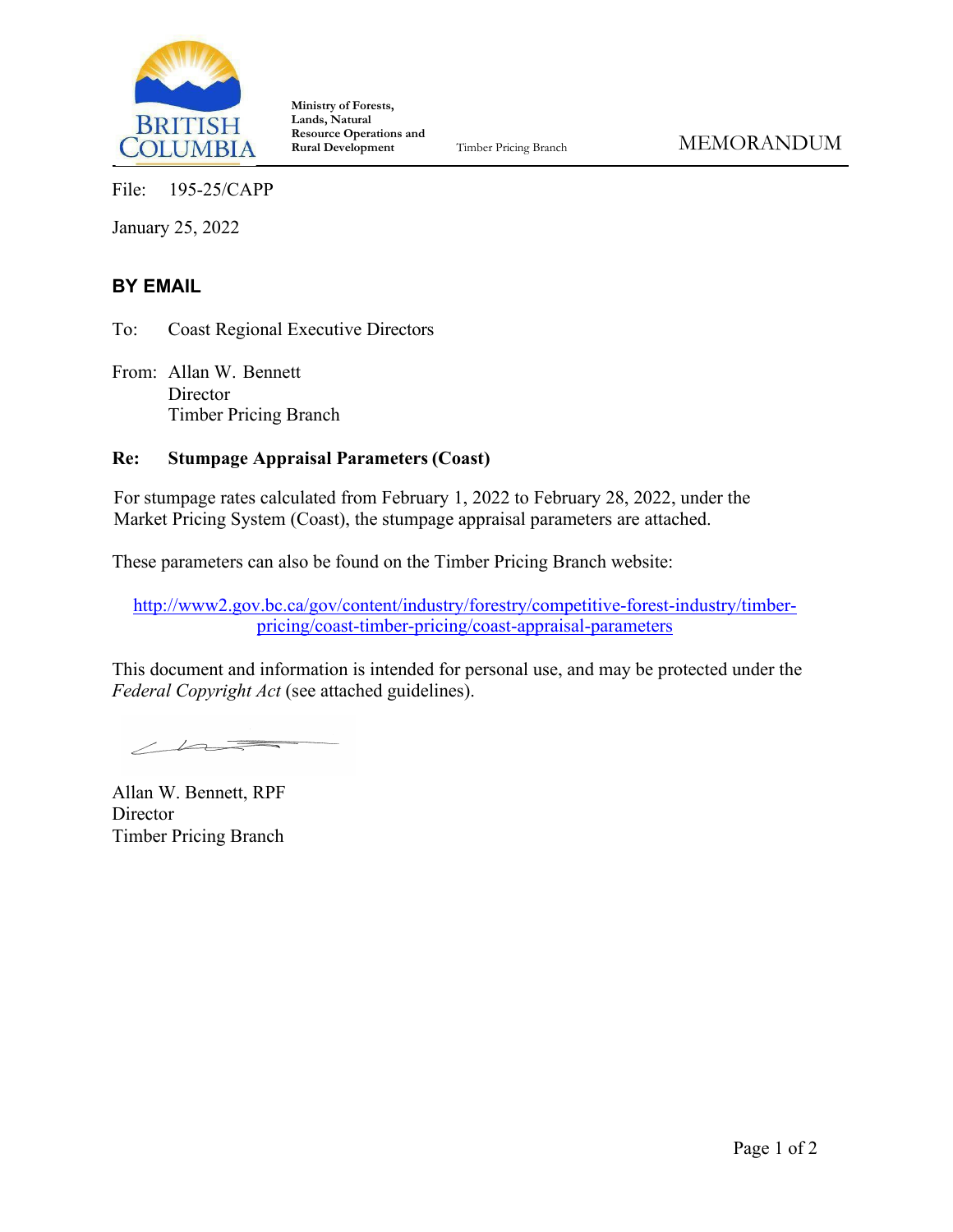#### **Coast Area and Regional Operations Division**

Randy Husband, Director, Pricing, Tenures and Administration Dave Southam, District Manager Mike Peters, District Manager Derek Lefler, District Manager Robert Glassford, Regional Appraisal Coordinator Fred von Westarp, Coast Area Pricing Section Head

#### **BC Timber Sales and Forest Policy and Indigenous Relations Division**

Melissa Sanderson, Assistant Deputy Minister, Forest Policy and Indigenous Relations Division Allan Powelson, Executive Director, BCTS Ross Pavan, Initiatives Analyst, BCTS Wendy Ward, Business Lead, BCTS

#### **Corporate Services for the Natural Resource Ministries**

Melissa Kortum, Chief Financial Officer and Executive Director

#### **Distribution List/Industry**

Coast MPS Technical Sub-committee Coast Timber Pricing Advisory Committee Members Coast Timber Pricing Committee Stakeholders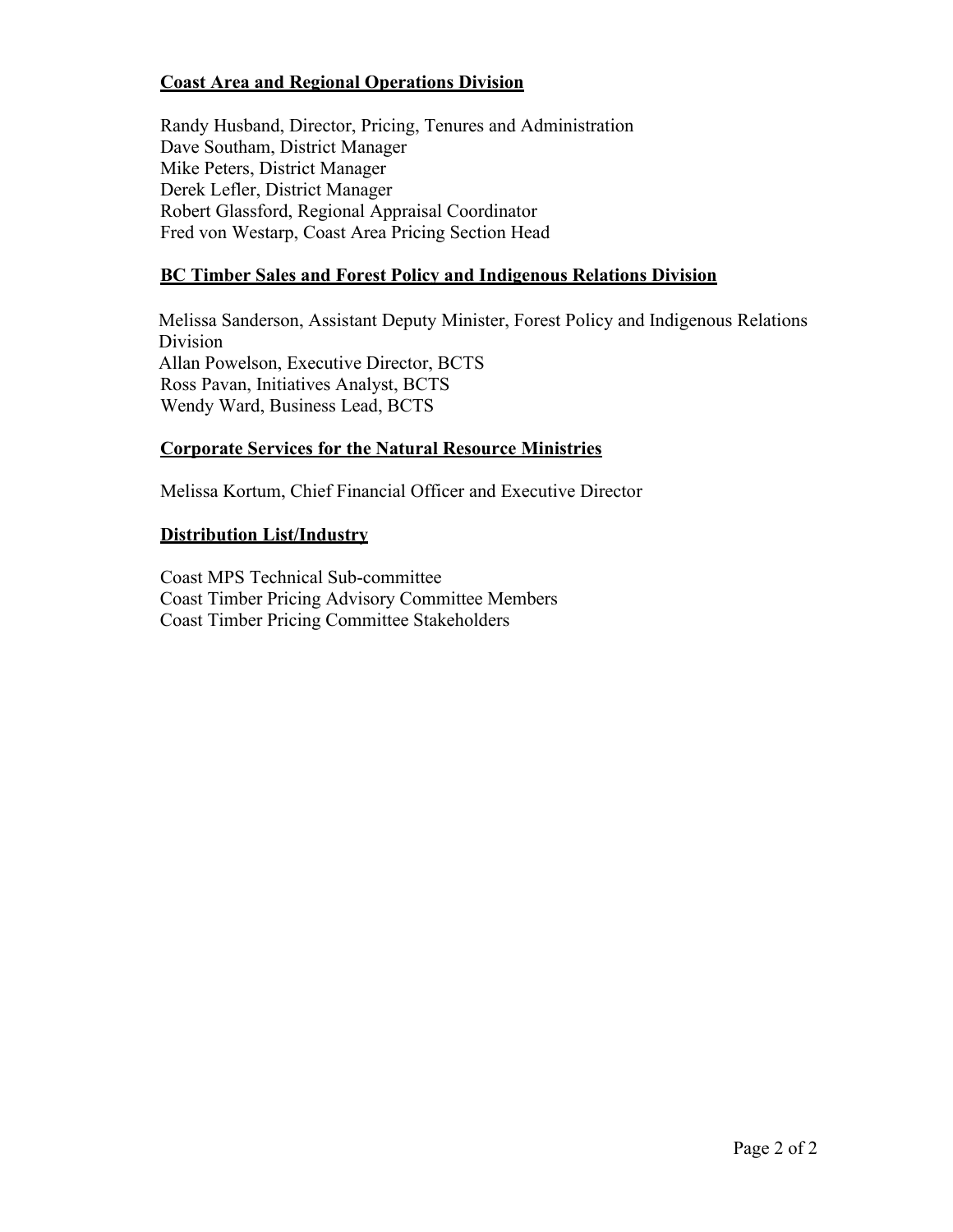### **Copyright Guidelines**

#### Copyright statement

Copyright of this material belongs exclusively to the Province of British Columbia. This copy is intended for private study or research purposes only.

No person or entity is permitted to reproduce this material, in whole or in part, for distribution either free of charge or for 'commercial purposes', unless that person or entity has a signed licence agreement with the Intangible Property Program for British Columbia. Reproduction for commercial purposes is reproduction for the purposes of sale, rent, trade or distribution, or posting it on the Internet or on electronic bulletin boards. Further details over these and other government-owned works can be obtained by reference to the *Federal Copyright Act.*

Freedom of Information versus Copyright Releases and Licences

The *Freedom of Information and Protection of Privacy Act* gives you access to material for private study or research purposes only. It does not, in any manner, give you copyright release. A copyright release authorizes you to reproduce and distribute the information for a non-profit purpose. An exclusive or non•exclusive licence authorizes distribution for profit.

Copyright releases, in the majority of cases, only cover portions of documents. It is general practice that any person wanting to reproduce whole documents, even for non-profit purposes, must obtain a license agreement.

The conditions of a copyright release may include that you publish with the material:

- A disclaimer that states that you are not the owner of the information you are distributing
- That copyright and ownership remains exclusively with the Province of British Columbia
- A statement that you are not the official source of this information
- A statement that there is no implied endorsement from the Province of British Columbia
- An errors and omissions statement that says the Province of British Columbia is not responsible for the accuracy and completeness of the information you are distributing
- A limitation of liability to the Province of British Columbia from any damages arising fromthe use of the material being distributed

The conditions of a licence may include the above copyright release conditions, plus:

- Posting of a notice of intent for non-exclusive licences or an open bidding process for exclusive licences
- Schedules and amount of royalty payments to the Province of British Columbia
- Duration of licence agreement and conditions of renewal orextension
- Requirements for reporting

Where to obtain a copyright release or licence

All requests for copyright releases and licences are handled by the Province of British Columbia, Intangible Property Program, Ministry of Finance and Corporate Relations.

Intangible Property Program Ministry of Finance and Corporate Relations Location: Main Floor, 541 Superior Street, Victoria, BC Mailing Address: P.O. Box 9459 Stn Prov Govt, Victoria, BC, V8W 9V7 Telephone at: (250) 356-0843 Fax Number: (250) 356-0846